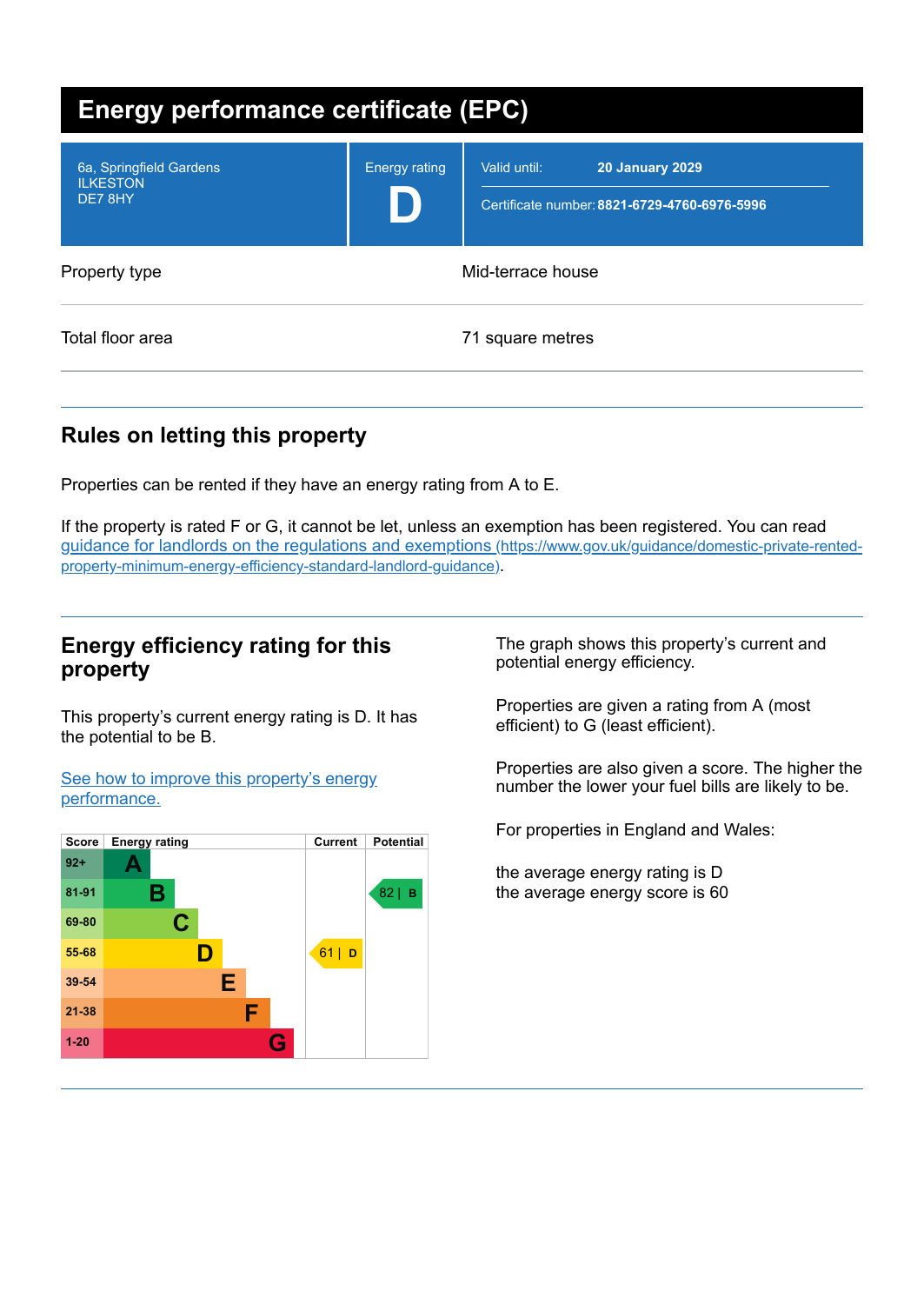# **Breakdown of property's energy performance**

This section shows the energy performance for features of this property. The assessment does not consider the condition of a feature and how well it is working.

Each feature is assessed as one of the following:

- very good (most efficient)
- good
- average
- poor
- very poor (least efficient)

When the description says "assumed", it means that the feature could not be inspected and an assumption has been made based on the property's age and type.

| <b>Feature</b>       | <b>Description</b>                             | Rating    |
|----------------------|------------------------------------------------|-----------|
| Wall                 | Solid brick, as built, no insulation (assumed) | Very poor |
| Roof                 | Pitched, no insulation (assumed)               | Very poor |
| Window               | Fully double glazed                            | Good      |
| Main heating         | Boiler and radiators, mains gas                | Good      |
| Main heating control | Programmer, TRVs and bypass                    | Average   |
| Hot water            | From main system                               | Good      |
| Lighting             | No low energy lighting                         | Very poor |
| Floor                | Solid, no insulation (assumed)                 | N/A       |
| Floor                | Suspended, no insulation (assumed)             | N/A       |
| Secondary heating    | None                                           | N/A       |

#### **Primary energy use**

The primary energy use for this property per year is 292 kilowatt hours per square metre (kWh/m2).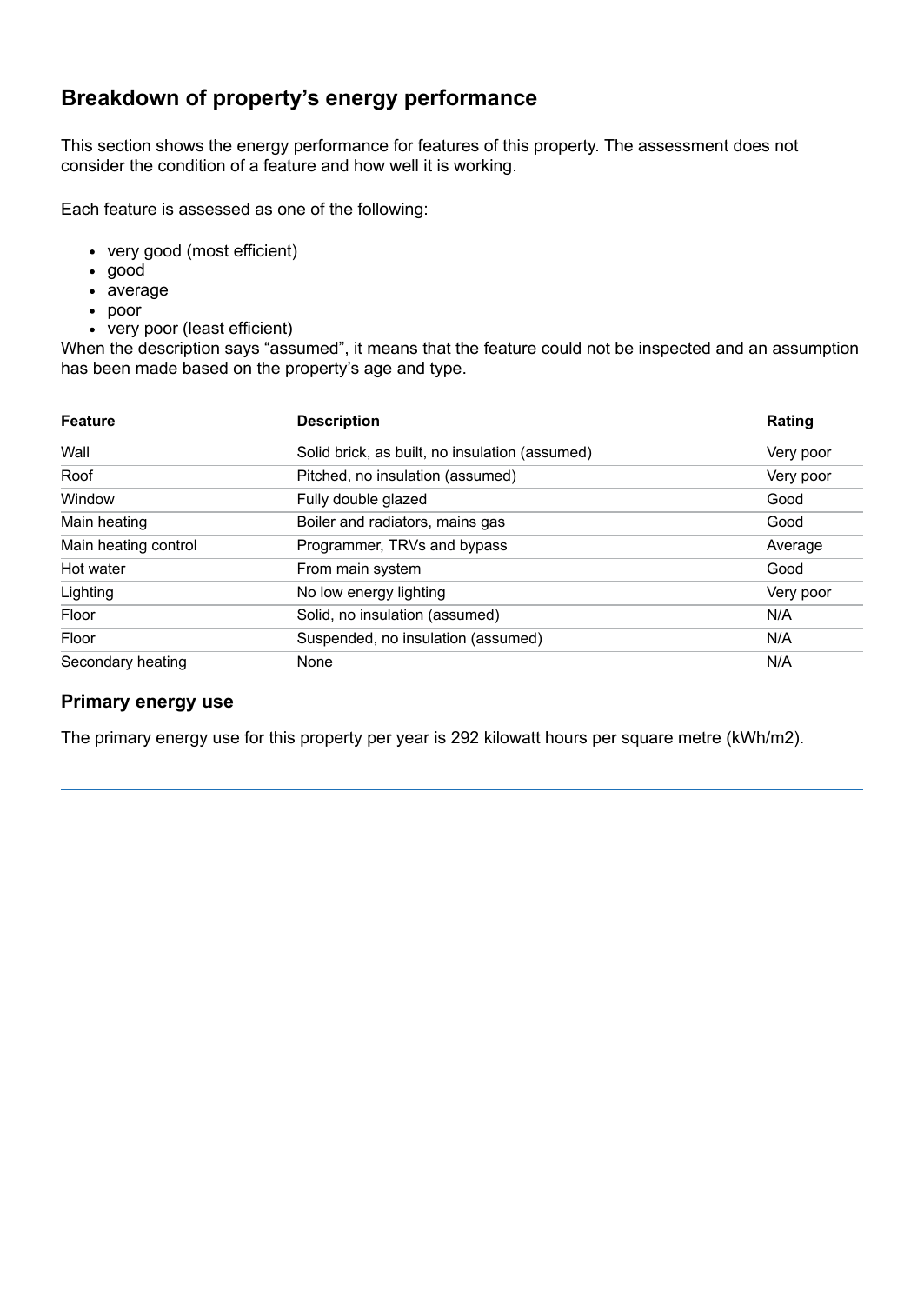| <b>Environmental impact of this</b><br>property                                                        |                 | This property produces                                                                                                                        | 3.6 tonnes of CO2 |
|--------------------------------------------------------------------------------------------------------|-----------------|-----------------------------------------------------------------------------------------------------------------------------------------------|-------------------|
| This property's current environmental impact<br>rating is D. It has the potential to be C.             |                 | This property's potential<br>production                                                                                                       | 1.7 tonnes of CO2 |
| Properties are rated in a scale from A to G<br>based on how much carbon dioxide (CO2) they<br>produce. |                 | By making the recommended changes, you<br>could reduce this property's CO2 emissions by<br>1.9 tonnes per year. This will help to protect the |                   |
| Properties with an A rating produce less CO2                                                           |                 | environment.                                                                                                                                  |                   |
| than G rated properties.                                                                               |                 | Environmental impact ratings are based on<br>assumptions about average occupancy and                                                          |                   |
| An average household<br>produces                                                                       | 6 tonnes of CO2 | energy use. They may not reflect how energy is<br>consumed by the people living at the property.                                              |                   |

# <span id="page-2-0"></span>**How to improve this property's energy performance**

Making any of the recommended changes will improve this property's energy efficiency.

If you make all of the recommended changes, this will improve the property's energy rating and score from D (61) to B (82).

| <b>Recommendation</b>                   | <b>Typical installation cost</b> | <b>Typical yearly saving</b> |
|-----------------------------------------|----------------------------------|------------------------------|
| 1. Internal or external wall insulation | £4,000 - £14,000                 | £108                         |
| 2. Low energy lighting                  | £40                              | £48                          |
| 3. Heating controls (room thermostat)   | £350 - £450                      | £28                          |
| 4. Solar water heating                  | £4,000 - £6,000                  | £31                          |
| 5. Solar photovoltaic panels            | £5,000 - £8,000                  | £293                         |

#### **Paying for energy improvements**

Find energy grants and ways to save energy in your home. [\(https://www.gov.uk/improve-energy-efficiency\)](https://www.gov.uk/improve-energy-efficiency)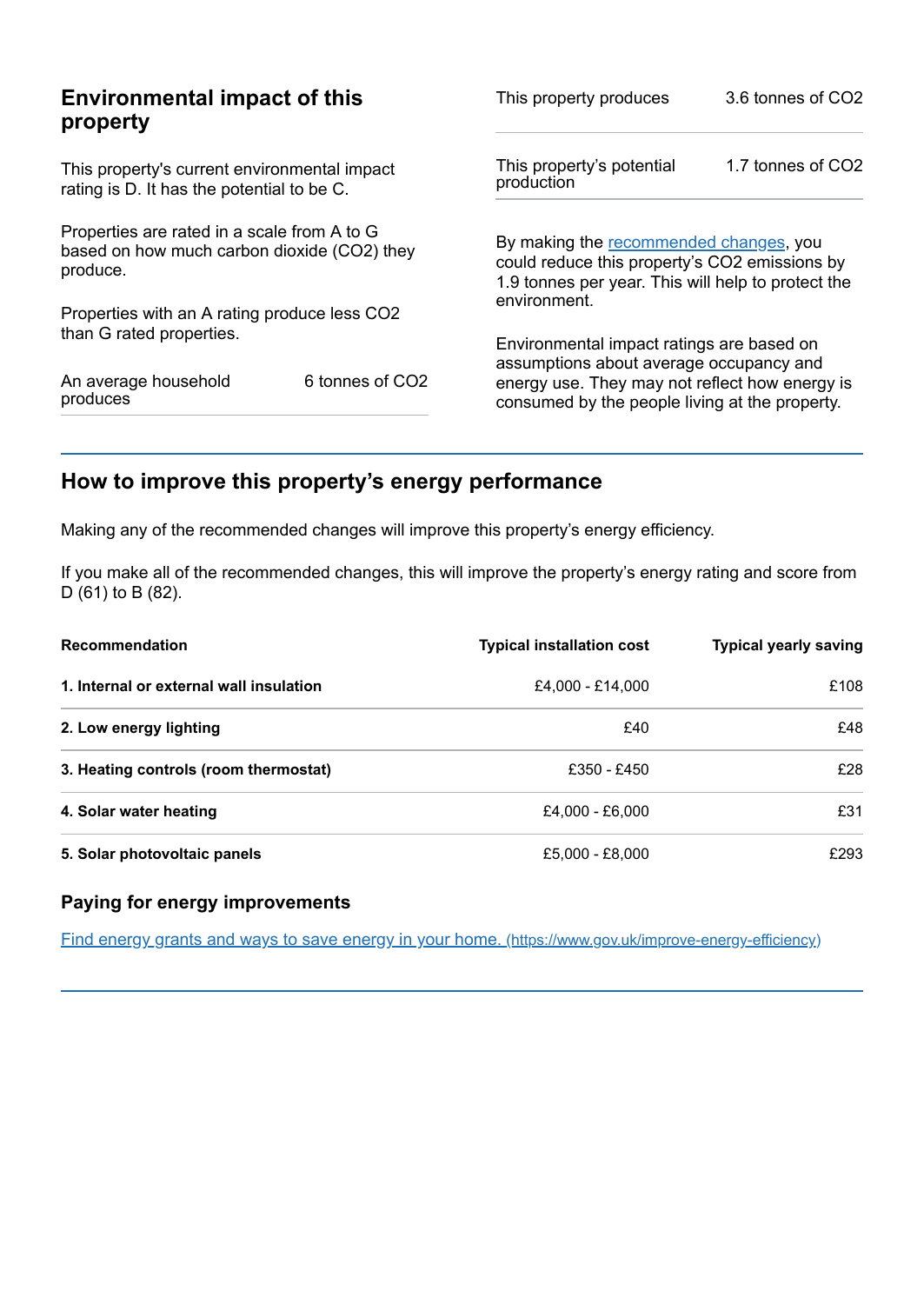## **Estimated energy use and potential savings**

| Estimated yearly energy<br>cost for this property | £813 |
|---------------------------------------------------|------|
| Potential saving                                  | £215 |

The estimated cost shows how much the average household would spend in this property for heating, lighting and hot water. It is not based on how energy is used by the people living at the property.

The estimated saving is based on making all of the [recommendations](#page-2-0) in how to improve this property's energy performance.

For advice on how to reduce your energy bills visit Simple Energy Advice [\(https://www.simpleenergyadvice.org.uk/\)](https://www.simpleenergyadvice.org.uk/).

#### **Heating use in this property**

Heating a property usually makes up the majority of energy costs.

#### **Estimated energy used to heat this property**

| Space heating | 10229 kWh per year |
|---------------|--------------------|
| Water heating | 2011 kWh per year  |

## Potential energy savings by installing insulation

| <b>Type of insulation</b> | Amount of energy saved |
|---------------------------|------------------------|
| <b>Loft insulation</b>    | 3234 kWh per year      |
| Solid wall insulation     | 2605 kWh per year      |

You might be able to receive Renewable Heat Incentive payments [\(https://www.gov.uk/domestic](https://www.gov.uk/domestic-renewable-heat-incentive)renewable-heat-incentive). This will help to reduce carbon emissions by replacing your existing heating system with one that generates renewable heat. The estimated energy required for space and water heating will form the basis of the payments.